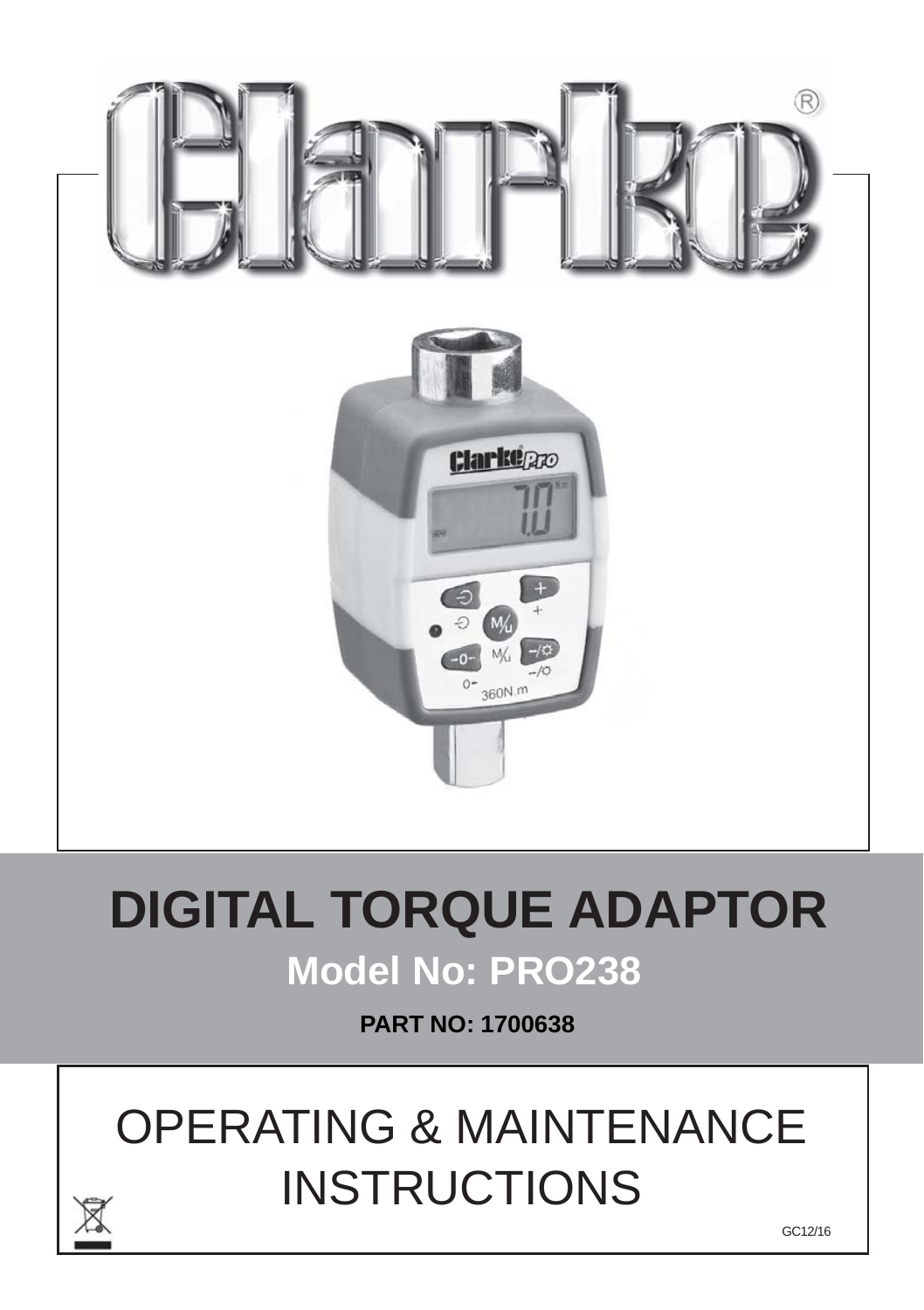## **INTRODUCTION**

Thank you for purchasing this CLARKE Torque Adaptor.

This CLARKE product has been designed to give long and trouble free service. If however, having followed the instructions in this booklet carefully, you encounter problems, take the unit to your local CLARKE dealer.

#### **GUARANTEE**

This product is guaranteed against faulty manufacture for a period of 12 months from the date of purchase. Please keep your receipt which will be required as proof of purchase.

This guarantee is invalid if the product is found to have been abused or tampered with in any way, or not used for it's intended purpose.

Faulty goods should be returned to their place of purchase, no product can be returned to us without prior permission. This guarantee does not effect your statutory rights.

#### **ENVIRONMENTAL PROTECTION**



Do not dispose of this product with general household waste. All tools, accessories and packaging should be sorted, taken to a recycling centre and disposed of appropriately according to the laws governing Waste Electrical and Electronic Equipment at a recognised disposal facility.

# **GENERAL SAFETY PRECAUTIONS**

- 1. Never exceed the permitted maximum torque value for this device. Overloading could cause damage.
- 2. Ensure that associated adaptors, extensions and sockets are rated to equal or exceed the torque being applied.
- 3. Always use the correct size and type of socket for the nut/bolt.
- 4. Never use sockets showing wear or cracks.
- 5. Always pull the wrench towards you. Never push it away and adjust your stance to prevent a fall should something give way unexpectedly.
- 6. Never use the torque adaptor or remove the batteries with wet hands.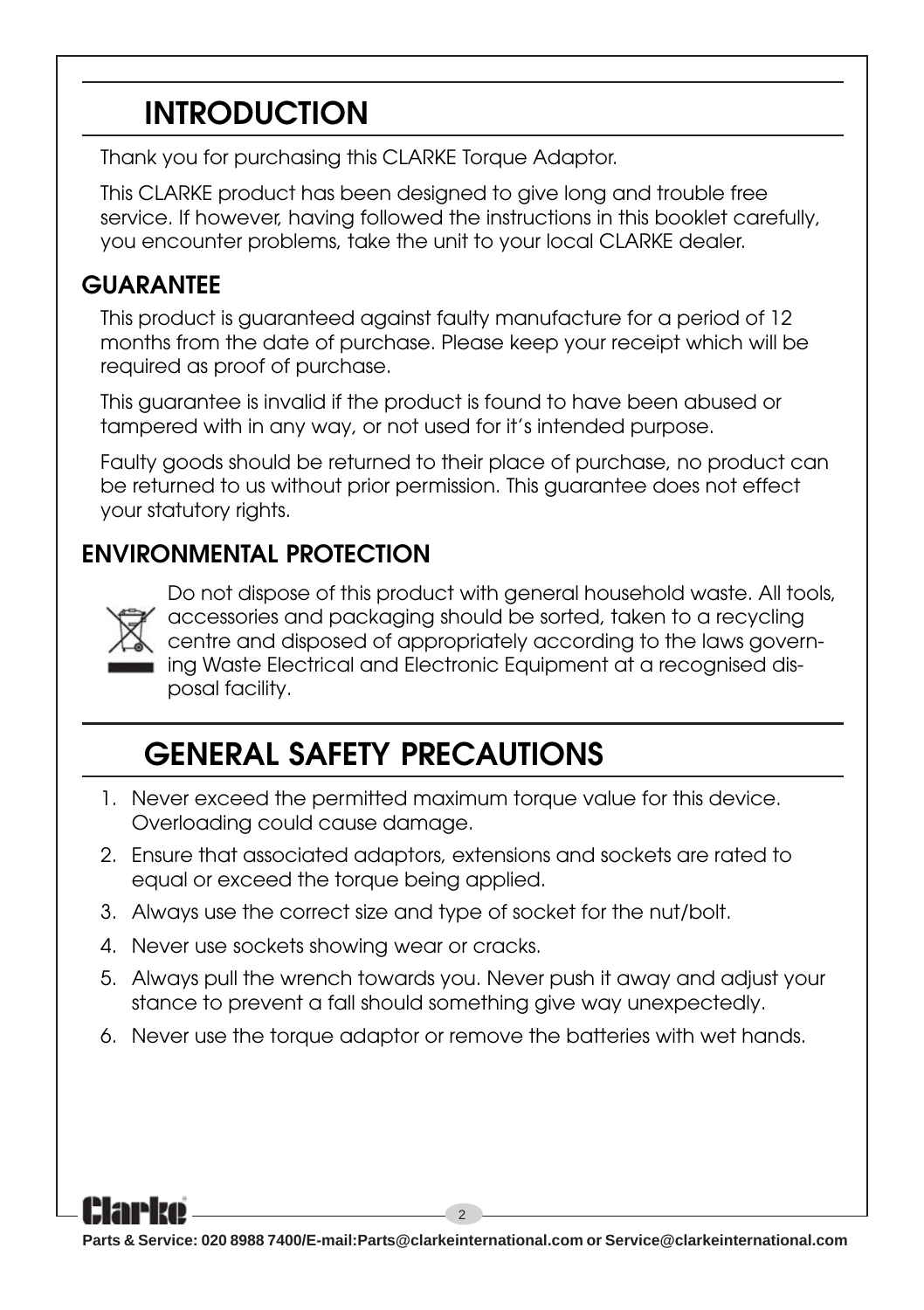# **OVERVIEW**

This torque wrench is designed to tighten nuts with precision and with careful and considerate use, the wrench will give years of reliable service. Features of the wrench include:

- LED Screen with Back Light
- Audible Alarm/LED Indicator
- Auto Power-Off
- Peak Value Hold/Track selection
- Target Torque Value Preset
- Low Battery Indication
- Moulded Storage Case



# **SPECIFICATIONS**

Drive Shank Size 1/2"

Torque Range 30-360 Nm

Selectable Torque Unit Nm, Ib-in, Ib-ft & kg-m

Torque Function in Both Directions Yes

Accuracy +/- 4%

Dimensions ( $D \times W \times H$ ) 100 x 50 x 45 mm

Operating Temperature **CODEC** 0-40°C

Weight 0.32 kg Batteries Required 2 x CR2032 (3 Volt)

Please note that the details and specifications contained herein, are correct at the time of going to print. However, CLARKE International reserve the right to change specifications at any time without prior notice.

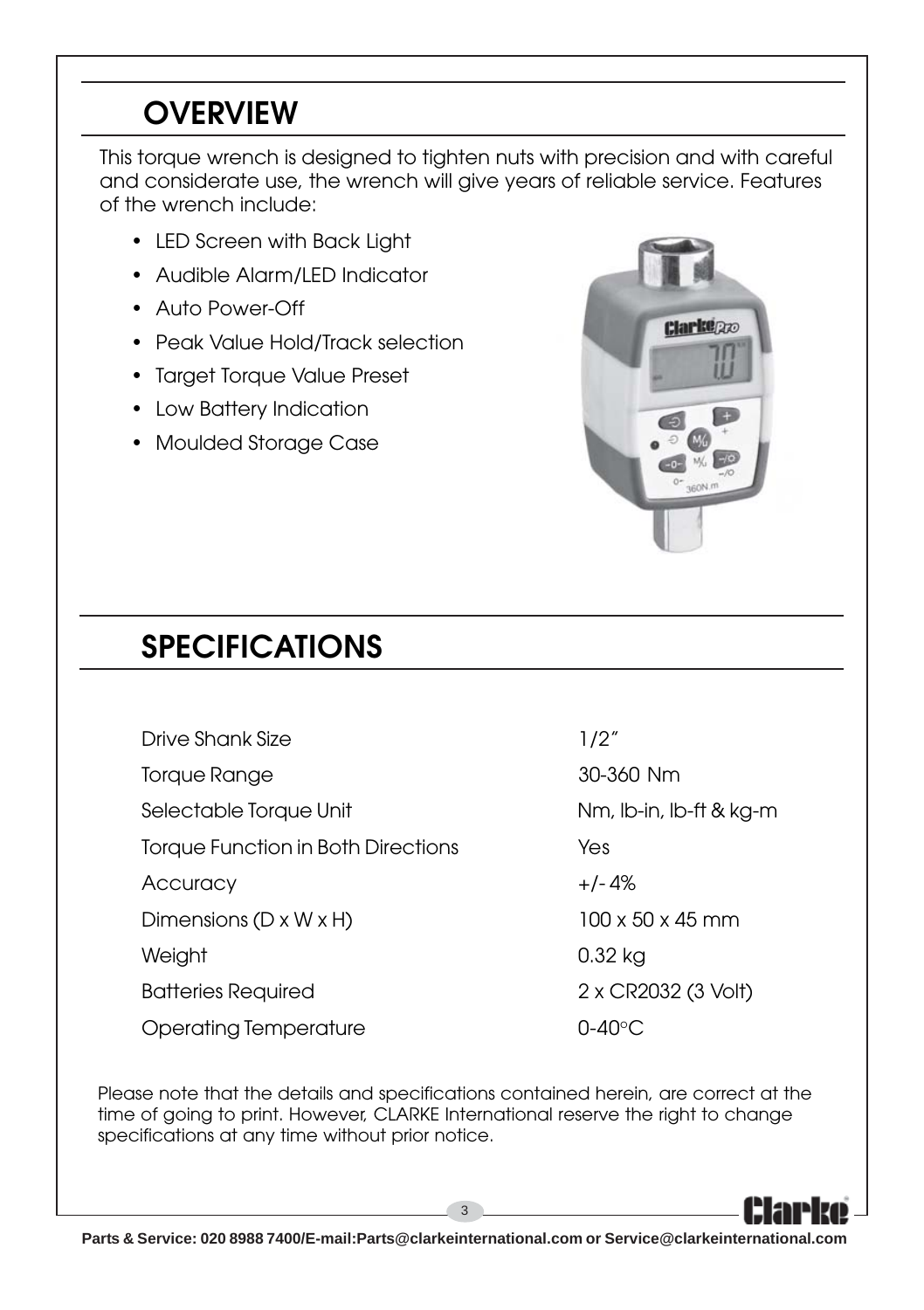



- 1. Power ON/OFF button.
- 2. Warning LED illuminates when the pre-set torque is reached.
- 3. Zero/tare.
- 4. Increase the value of the pre-set torque.
- 5. Measurement unit selection & to select between 'Track' & 'Peak' modes.
- 6. lluminating the display / press to move to the next digit.

4 **Parts & Service: 020 8988 7400/E-mail:Parts@clarkeinternational.com or Service@clarkeinternational.com**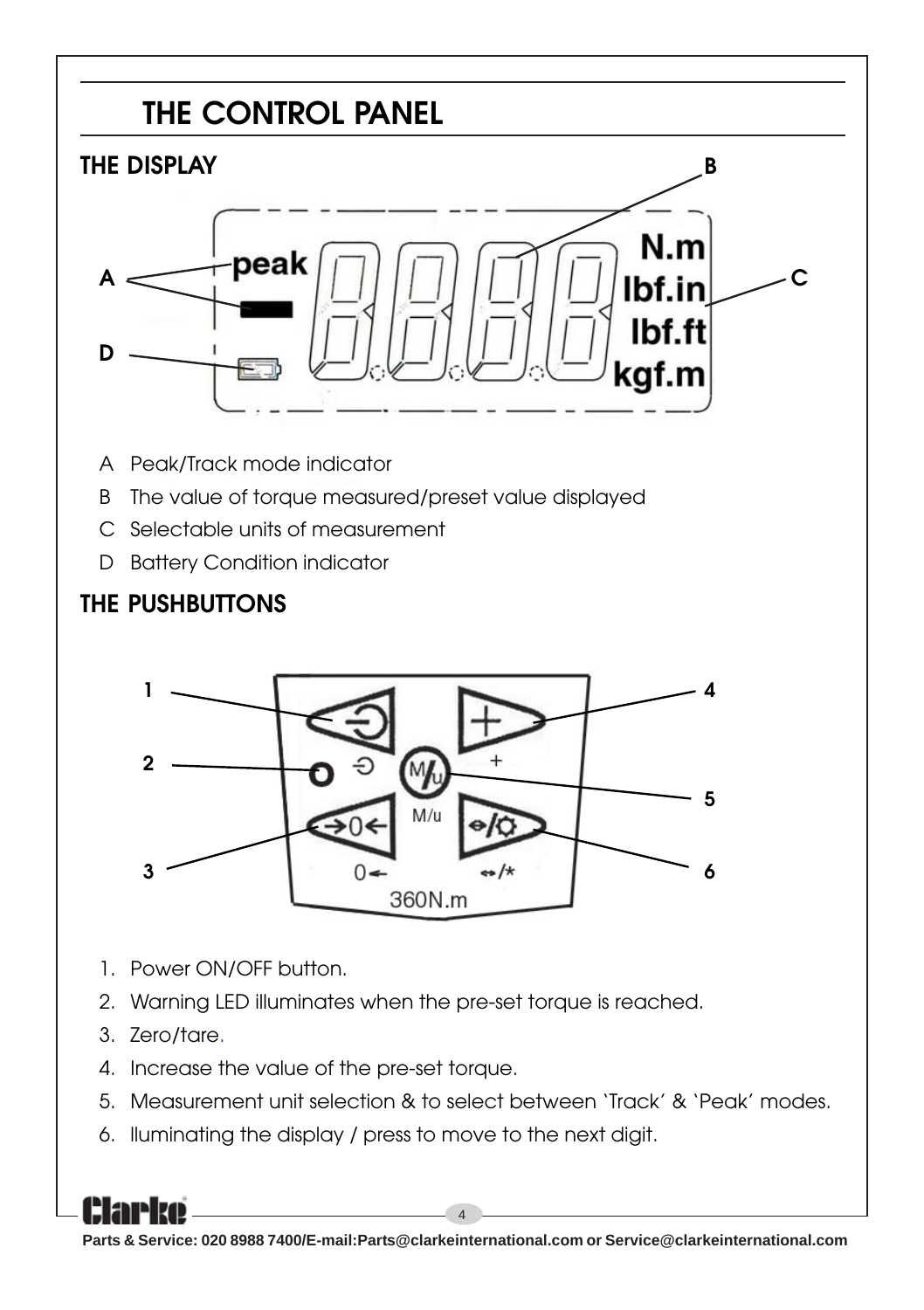# **PREPARATION FOR USE**

#### **FITTING THE BATTERIES**

- 1. Remove the screw securing the battery cover to the back of the unit and lift off the cover.
- 2. Install batteries (2 x CR2032 as supplied) with their marked faces to the right, and refit the cover.
- If the batteries are in poor condition the  $\sum$  icon will flash during operation and new ones should be fitted.
- Typical life of the batteries is 60 hours continuous use.

#### **SWITCHING ON & OFF**

- 1. Press the  $\bigodot$  button to turn the device on.
- The LCD panel will display all characters and after 2 seconds the display will show 0.0.
- The adaptor will be in **'track'** mode, i.e., it will measure and display the actual torque detected.
- 2. To manually turn the adaptor off, press and release the  $\bigodot$  button.
- If you do not use the adaptor for 3-4 minutes it will turn off automatically.
- 3. Never turn the adaptor off while force is applied.

#### **DISPLAY LIGHTING**

- 1. Press the button  $\overline{t}$  to illuminate the back light.
- 2. Press again to turn the back light off.

## **HOW TO SET 'TRACK' OR 'PEAK'**

- 1. Press the  $\left(\frac{W_{U}}{W_{U}}\right)$  button to select **the current torque value or Peak (the max torque value),** if preferred.
- The display can alternate between **Peak** and **Track** (Track is the default mode but only Peak will be displayed when selected).

### **HOW TO SELECT THE UNIT OF MEASUREMENT'**

- 1. Press and hold the  $(M_1)$  button for 3 secs.
- The display will scroll quickly through the available units of measurement. (N.m, lbs-in, lbf.ft and Kgf.m).
- 2. Release the  $(M)$  button when your required unit is shown.

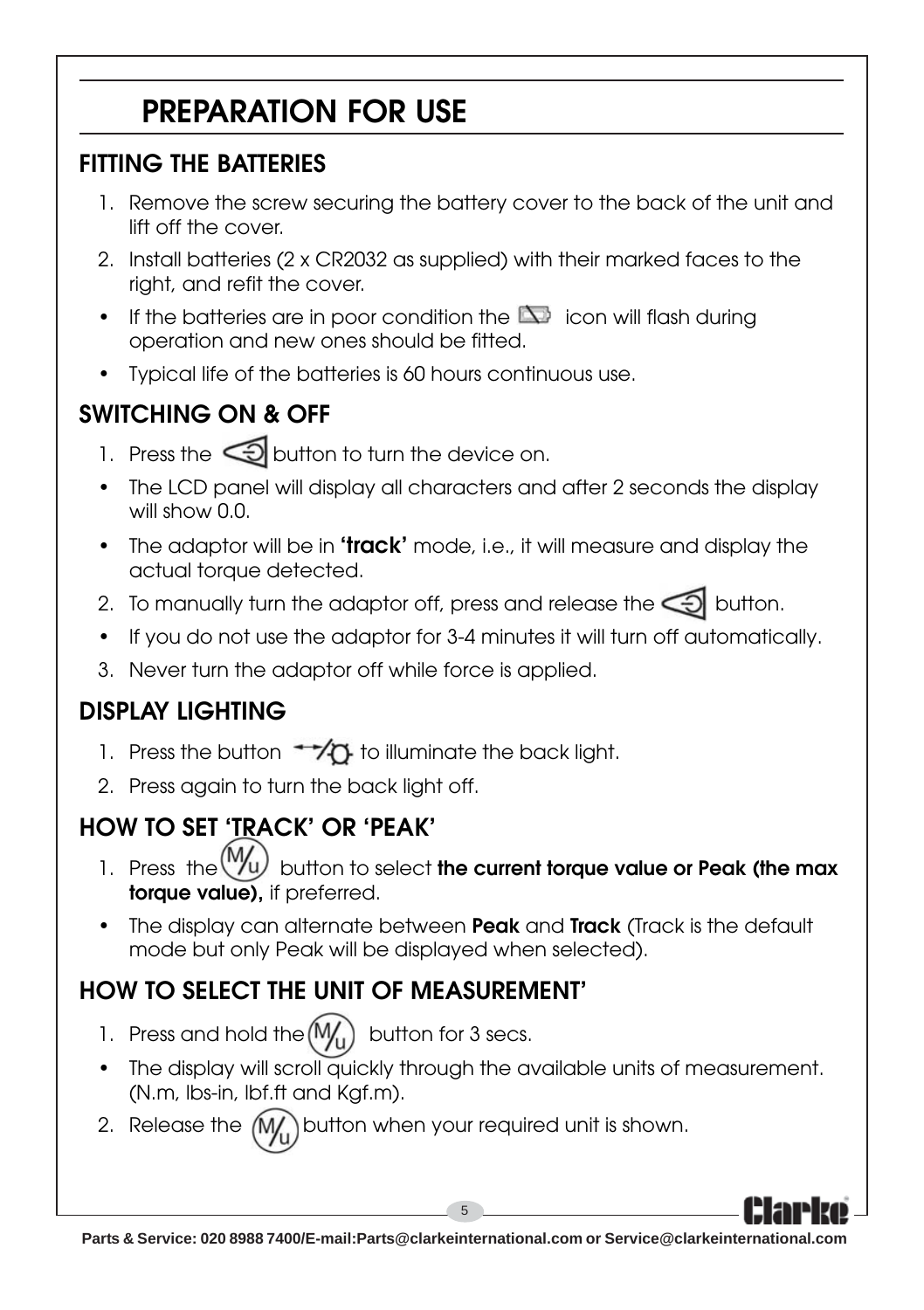#### **HOW TO SELECT TORQUE SETTING**

- 1. With the unit of measurement already chosen, press the **(SEt** will flash briefly**)** and the torque value will be displayed with the first digit flashing.
- The value will display for 3 seconds then revert to 0.0, i.e., step 2 must be commenced within 3 seconds.
- The value chosen must always be at least 10% of the maximum capability of the wrench.
- 2. Press and hold the  $\bigcirc$ <sub>04</sub> to zero the display and set another value.
- 3. Press the  $\leftrightarrow$  to increase the number until the required value is reached.
- 4. Press  $\rightarrow$   $\rightarrow$  to move to the right and select the next number using the  $\triangleright$  button.
- The target torque will display for 3 seconds, then revert to 0.0.
- 5. Press  $(M)$  to set the value.

# **OPERATION**

- 1. Connect the bottom (male) square drive of the adaptor, to the socket or extension bar, perpendicular to the nut/bolt to be tightened.
- 2. Connect any 1/2" square drive wrench to the top (female) socket of the adaptor.
- 3. Smoothly tighten your fastening, applying an even pressure.
- If in **TRACK** mode, the actual torque applied at any moment will be displayed. As the target torque setting is approached, the LED will flash and the alarm will bleep, before a continuous tone and light when the target torque is reached or exceeded.
- If in **PEAK** mode, the red LED will light up and the audible warning sound will be heard when the target torque is reached and the highest measured reading will be displayed. Press the **button** to clear this reading before taking another measurement.

#### **CARE OF THE WRENCH DURING USE**

- 1. Take care not to drop the adaptor on a hard surface and re-set the unit as described under MAINTENANCE & CALIBRATION, should it be subjected to sudden shock.
- 2. Take care not to damage the LCD display.
- 3. Never apply force with the adaptor when the power is off. Always turn the unit on before using it.

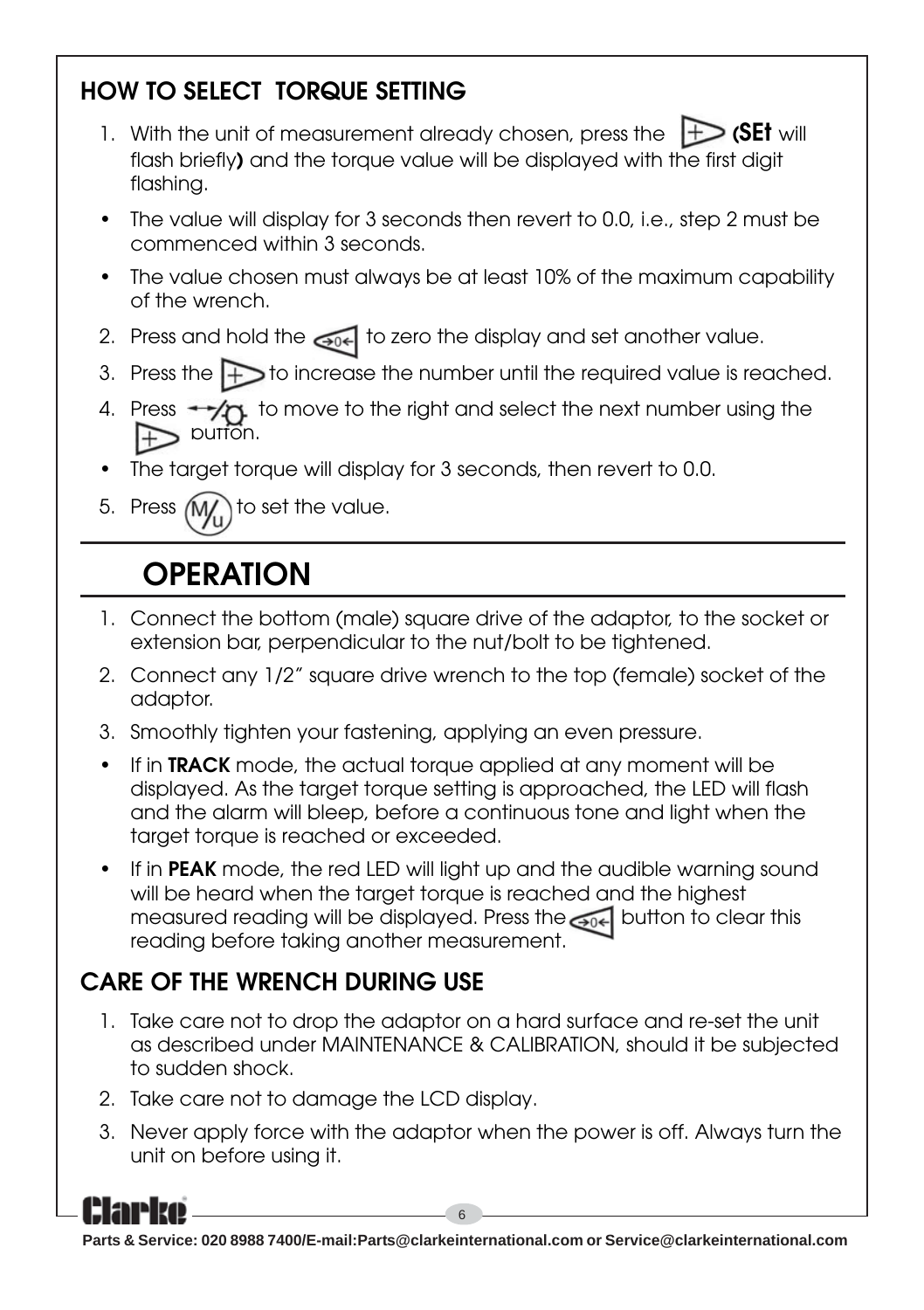- 4. For assured accuracy of the adaptor, periodic self re-setting is necessary as described under MAINTENANCE & CALIBRATION.
- 5. Re-set the adaptor if you believe its capacity may have been exceeded.
- 6. Check that the adaptor operating range is adequate for the anticipated load before proceeding. Do not exceed the maximum rating of the adaptor (360Nm or equivalent units).
- 7. Never use the adaptor to undo bolts & nuts which may be excessively tight. Very tight nuts and bolts should be loosened with a standard wrench and the torque adaptor used only for re-tightening.
- 8. Do not expose the adaptor to extreme temperature, humidity or direct sunlight for extended periods.
- 9. Avoid using knuckle or universal joints, as these could possibly result in inaccurate torque settings.

#### **STORAGE & CLEANING**

- 1. Store in a clean, dry environment away from excess heat, humidity or dust.
- 2. If the adaptor is not to be used for long periods of time it is advisable to remove the batteries to avoid the risk of leaking.
- 3. Clean by wiping the adaptor and the display with a soft cloth. Never immerse it in water or any type of solvent or cleaning fluid.

#### **MAINTENANCE & CALIBRATION**

The adaptor has been calibrated at the factory in order to ensure accurate readings and should not require any re-calibration. The original calibration certificate should be supplied.

If inaccuracy is suspected, contact your local Clarke dealer.

To maintain the accuracy of the adaptor periodically reset by holding the and  $\bigcirc$  buttons together.

Do not attempt to dismantle the adaptor.

#### **BATTERY USE AND CARE**

- 1. If when switching on, if there is no reading on the display, or the 'Battery Condition Indicator' on the panel is empty or flashing, the batteries must be replaced.
- 2. Never combine used batteries with old ones or mix battery types.
- 3. Never use a battery if it is cracked or damaged.
- 4. Always dispose of old batteries appropriately. Never either dump or incinerate old batteries.